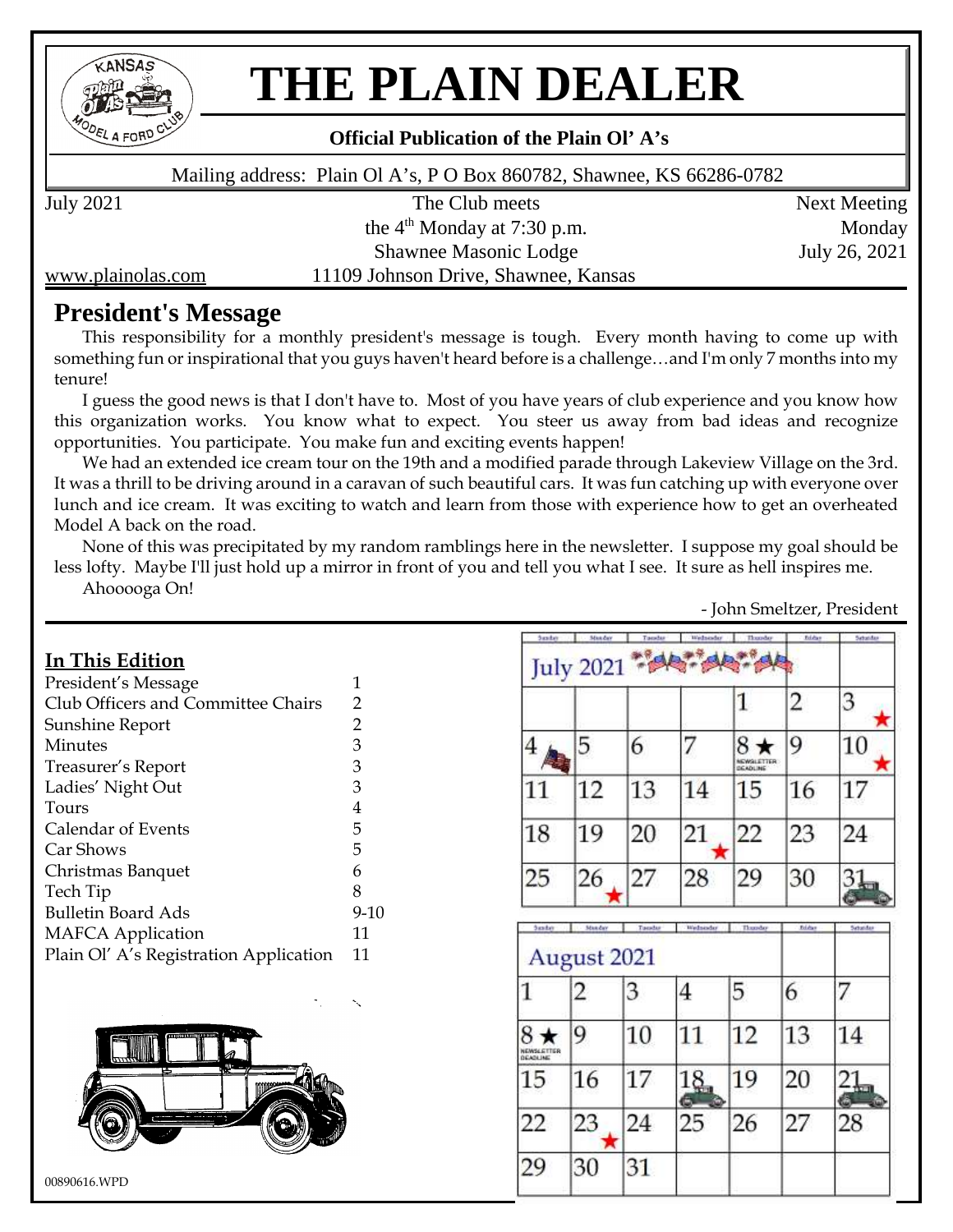#### *Page 2 The Plain Dealer July 2021*

#### 2021 Club Officers

| President      | John Smeltzer    | 913-638-7032 | js5200ks@gmail.com     |
|----------------|------------------|--------------|------------------------|
| Vice President | Ed Jankowski     | 402-676-6951 | emjank1626@gmail.com   |
| Treasurer      | <b>Bob Hess</b>  | 816-668-3902 | roberthess30@gmail.com |
| Secretary      | Nancy Hess       | 816-679-9051 | nancy12731@gmail.com   |
| Director       | Justin Read      | 816-547-8608 | onsitetech@mac.com     |
| Director       | Ken Coleman      | 913-631-2752 | kcoleman555@gmail.com  |
| Director       | Theresa Guenther | 913-682-2545 | ronsaresto@yahoo.com   |

#### Committee Chairpersons - 2021

| Calling                    | Ken Coleman         | 913-631-2752 | kcoleman555@gmail.com       |
|----------------------------|---------------------|--------------|-----------------------------|
| Ladies Night Out           | Ken Coleman         | 913-631-2752 | kcoleman555@gmail.com       |
| Membership                 | <b>Chuck Marcus</b> | 913-681-6079 | cfnamarcus@yahoo.com        |
| Newsletter                 | Joyce Tweedy        | 816-410-4613 | jtweedy@swansonbernard.com  |
| <b>Restorer Articles</b>   | Ron and Theresa     |              |                             |
|                            | Guenther            | 913-682-2545 | ronsaresto@yahoo.com        |
| Seminars                   | <b>Bob Hess</b>     | 816-668-3902 | roberthess30@gmail.com      |
| Sunshine                   | Deborah Smeltzer    | 913-638-7032 | deborah.smeltzer@gmail.com  |
| Historian                  | <b>OPEN</b>         |              |                             |
| <b>Tour Codirector</b>     | <b>Bill Hills</b>   | 913-406-2085 | bill.hills.sh@gmail.com     |
| Car Show Coord.            | Justin Read         | 816-547-8608 | onsitetech@mac.com          |
| Christmas Party            | Ed Jankowski        | 402-676-6951 | emjank1626@gmail.com        |
| <b>Memorial Day Picnic</b> | Ed Jankowski        | 402-676-6951 | emjank1626@gmail.com        |
| Refreshment Coord.         | Fran Coleman        | 913-481-6658 | fcole61@gmail.com           |
| Webmaster                  | Joe Nicholas        | 913-710-3292 | joseph.h.nicholas@gmail.com |
|                            |                     |              |                             |

# **Newsletter Articles**

**Theormation for the newsletter should be sent** 

Information for the newsletter should be sent<br>
to Joyce Tweedy. Her email address is jtweedy@swansonbernard.com, or snail mail, 4600 Madison, Ste. 600, Kansas City, MO 64112 or phone Joyce at 816-410-4613.

The deadline for submission of articles is the  $8<sup>th</sup>$  of the month.

# **Facebook**

Plain Ol' A's is now on Facebook: Search For "Plain Ol' A's" and request to join the Private Group.

https://www.facebook.com/groups/2581927338560371 There are pictures posted from the Fall Foliage Tour and the HyVee Car Show, along with some previous events.

# **MAFCA Membership**

There is a membership form to MAFCA in the back of the newsletter for anyone who is interested.

# **Sunshine Report**

Many thanks to JB Hodgdon for sharing the sad news last Friday that Dean Weller had passed away earlier that evening and the subsequent funeral arrangements for Friday, July 9th at 1:00 p.m. in Desoto, Kansas.

Joyce Tweedy forwarded the following from the Lawrence Antique Auto Club July newsletter: "George [Lauppe] has fallen, and did some damage to his back. He and Marceil have moved to Presbyterian Manor, 1429 Kasold St, #107, Lawrence, KS 66049. George is able to get about a little but, since he and Marceil were falling, they decided to go to an assisted living facility." A get-well card was sent to George and Marceil to let them know that we are thinking about them.

Deborah Smeltzer

# **Refreshments**

During the July meeting, we will be discussing restarting providing refreshments. Please plan to attend to join in the discussion.

- Fran Coleman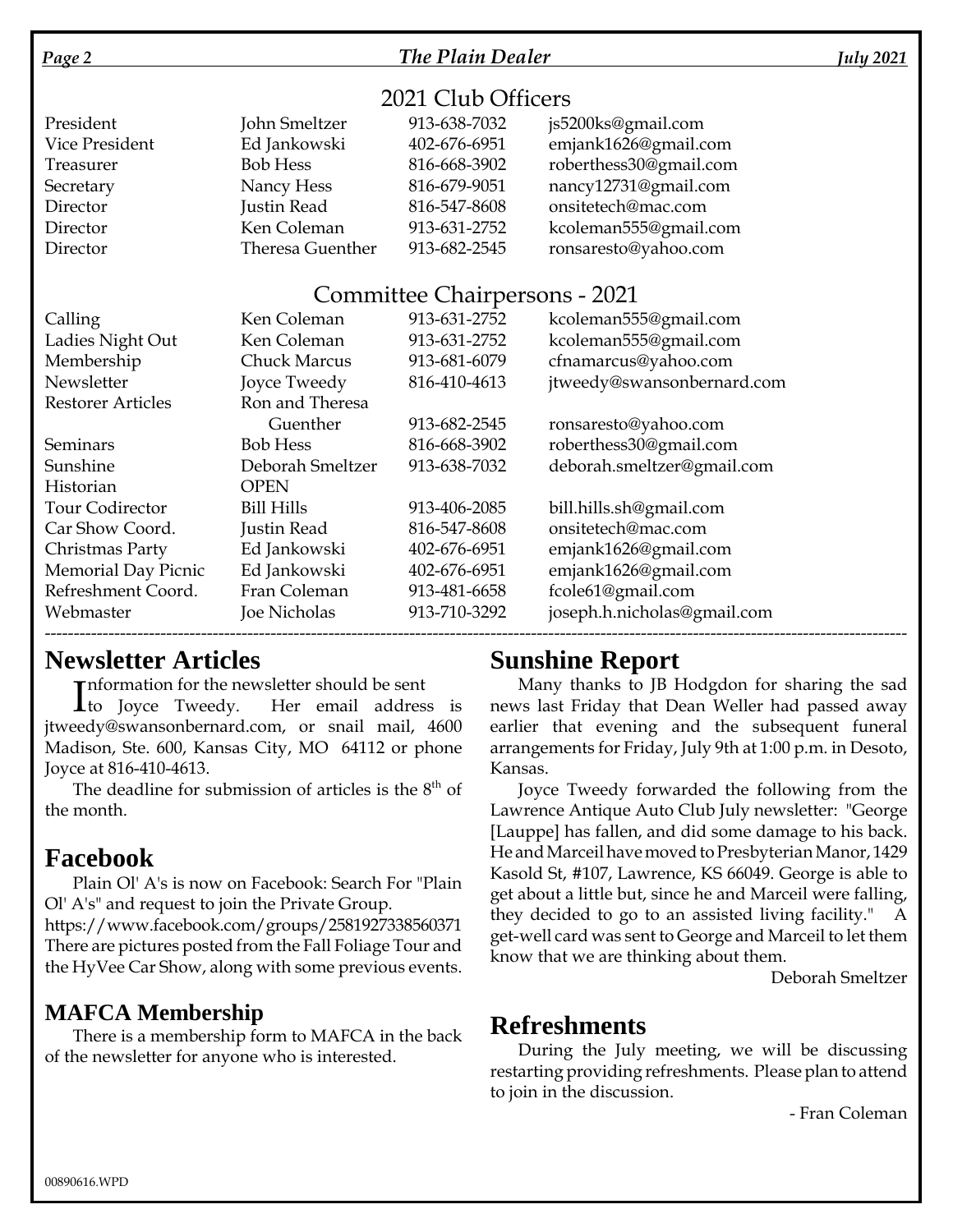#### *July 2021 The Plain Dealer Page 3*

### **June 2021 Minutes**

The Plain Ol' A's met on June 28, 2021, at the Shawnee Masonic Lodge. President John Smeltzer called the meeting to order.

Masks at Meetings-The club will follow the state and CDC guidelines for wearing a mask and social distancing as required by the club insurance policy.

Guests and New Members-No guests or new members were present.

Minutes-The minutes were approved as published in The Plain Dealer.

Treasurer's Report-The treasurer was absent as expected. The report from Bob Hess was postponed until the July meeting.

Sunshine Report-Bennie Crim was in the hospital in June for a couple of days and is now doing well. JB Hodgdon was also in the hospital in June for a few days. A get-well card will be sent to both Bennie and JB.

Ladies' Night Out-A motion was made and approved to begin Ladies' Night Out again. Ken will begin planning a Ladies' night out for July.

Newsletter-Bill Hills had the plaque for Jim Bernard. A picture of the members with the plaque will be taken at Lakeview Village on July 3rd. Jim will be given the option of receiving the plaque in person or having it sent to him.

Tours-The following activities are being planned:

July 3 Modified parade at Lakeview Village followed by lunch at Zarda BBQ

Bill is looking for ideas for July and August. Call him if you have a suggestion. Bill is also planning a Fall tour to St. Joe to visit an Antique Gas Station.

Car Shows:

Shawnee Town- July 31, August 18, September 12, October 13.

HyVee - August 7 or 21, October 30 (Halloween at HyVee)

Connect 55 - Olathe car show at 135th and Greenwood. Justin to pick a weekend.

Christmas Party-The Christmas party will be held at the Embassy Suites on December 5; plated lunch and gift exchange. Ed will bring a sign-up sheet to the August meeting.

Refreshments - A motion was made to discuss refreshments at the July meeting. Motion passed.

Business Cards-John passed around a new prototype for the business cards with the meeting time and location included. He will contact Lynn Lackey for printing.

Bottle Jack Top - Ken Coleman discussed making these small devices which would improve stability and

dramatically increase safety. It might even be a money maker for the club at the regional meet. Ken will gather more detail.

Quarterly Board Meeting - Saturday, July 10th, 9am. John will send location information to board members. –Deborah Smeltzer

# **Treasurer's Report - June 2021**

#### **Income**

| June Interest       | \$1.06 |  |
|---------------------|--------|--|
| <b>TOTAL INCOME</b> | \$1.06 |  |

**Expenses**

| No Activity           |                                  |
|-----------------------|----------------------------------|
| <b>TOTAL EXPENSES</b> | \$0.00                           |
|                       | Submitted by Bob Hess, Treasurer |

# Ladies' Night Out

#### FINALLY GETTING BACK OUT!

| When:  | Wednesday, July 21st at 6:00PM; order at 6:30 |  |  |  |  |  |
|--------|-----------------------------------------------|--|--|--|--|--|
| Where: | Jumpin Catfish. Seafood Restaurant in         |  |  |  |  |  |
|        | Olathe, Kansas                                |  |  |  |  |  |
|        | 1861 S Ridgeview Rd at 151st St.              |  |  |  |  |  |
|        | Olathe, KS, KS 66062 ·                        |  |  |  |  |  |
|        | $(913)$ 829-3474 · www.jumpincatfish.com      |  |  |  |  |  |

Please text, email or call to confirm your attendance. Ken Coleman 913-481-6654, kcoleman555@gmail.com Ken and Fran Coleman

# **Brief Tech Talk on Overheating**

There will be a brief discussion on the causes of overheating the Model A. There are several factors that will cause the Ford Model A to overheat. There are also some things that can be done to make it run cool. We will briefly discuss this topic at the July 26th meeting. Be prepared to share your experience.

Ed Jankowski

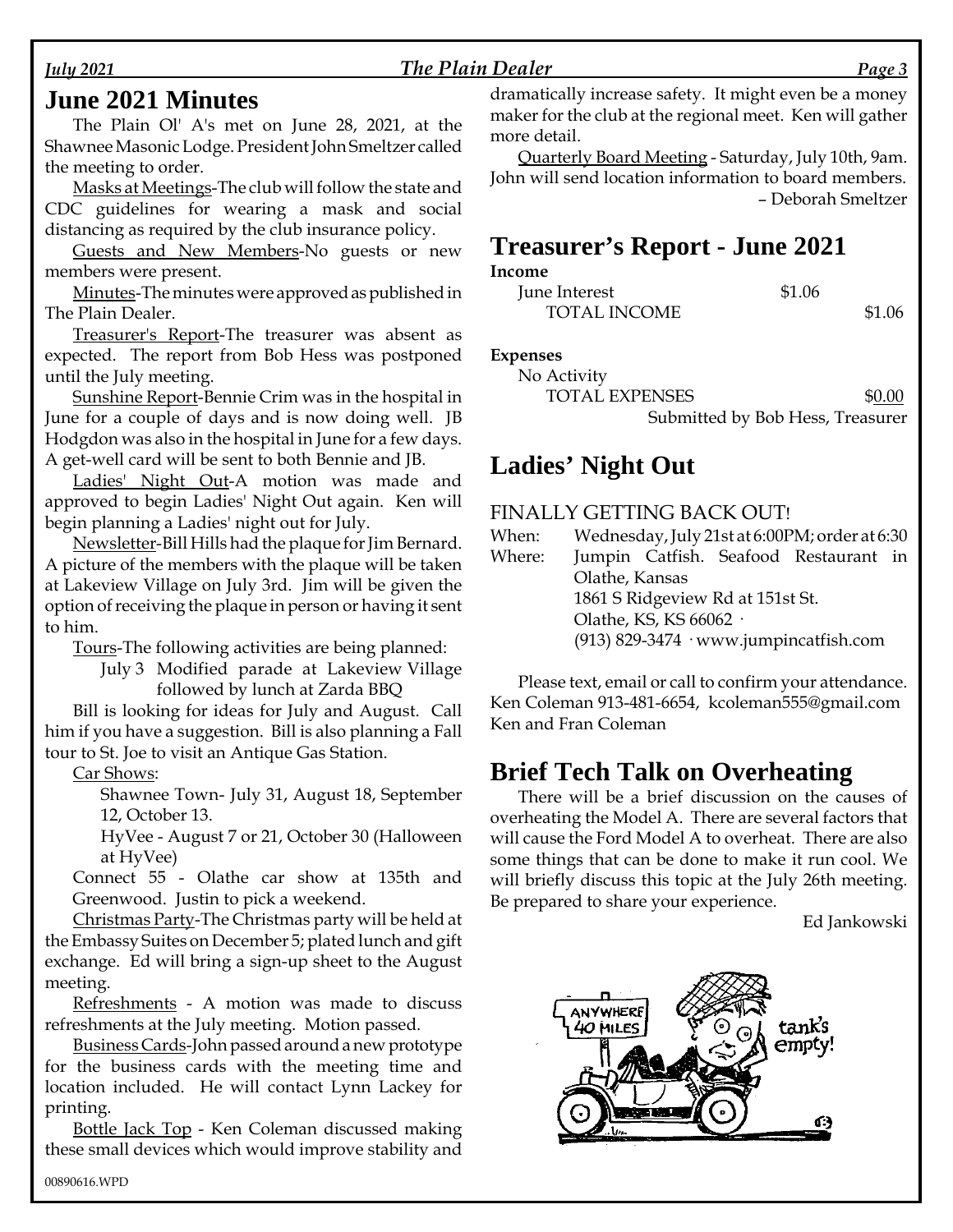#### *Page 4 The Plain Dealer July 2021*

# **Tours**

We had a great turnout for our July 3rd Parade at Lakeview Village. We had 13- 14 cars and many people on the parade. We stopped at the three high rises so the residents could come out to see all the cars and visit with us. After driving though the complex we went back to the church parking lot for a group picture before heading to Zarda's for lunch. We filled the back room at Zarda's. I would like to thank Bill Carter and Bob Goodrich for helping with the arrangements for this outing.

Being July and August are our hottest months, I'm not planning any tours until the end of August. I'm hoping to have a day tour planned to a car museum for late August. I'm also working with Terry Richardson on a fall tour for September or October.

Justin has or is working on some car shows at Old Shawnee Town and HyVee for July and August so there will be an opportunity to get together.

Just because I haven't any planned tours doesn't mean you can't get your car out for a drive on a nice day, and if you want company, I'm always up for going for **Ice Cream.**

Bill Hills



*Picture: July 3 after parade at Lakeview Village by John Smeltzer*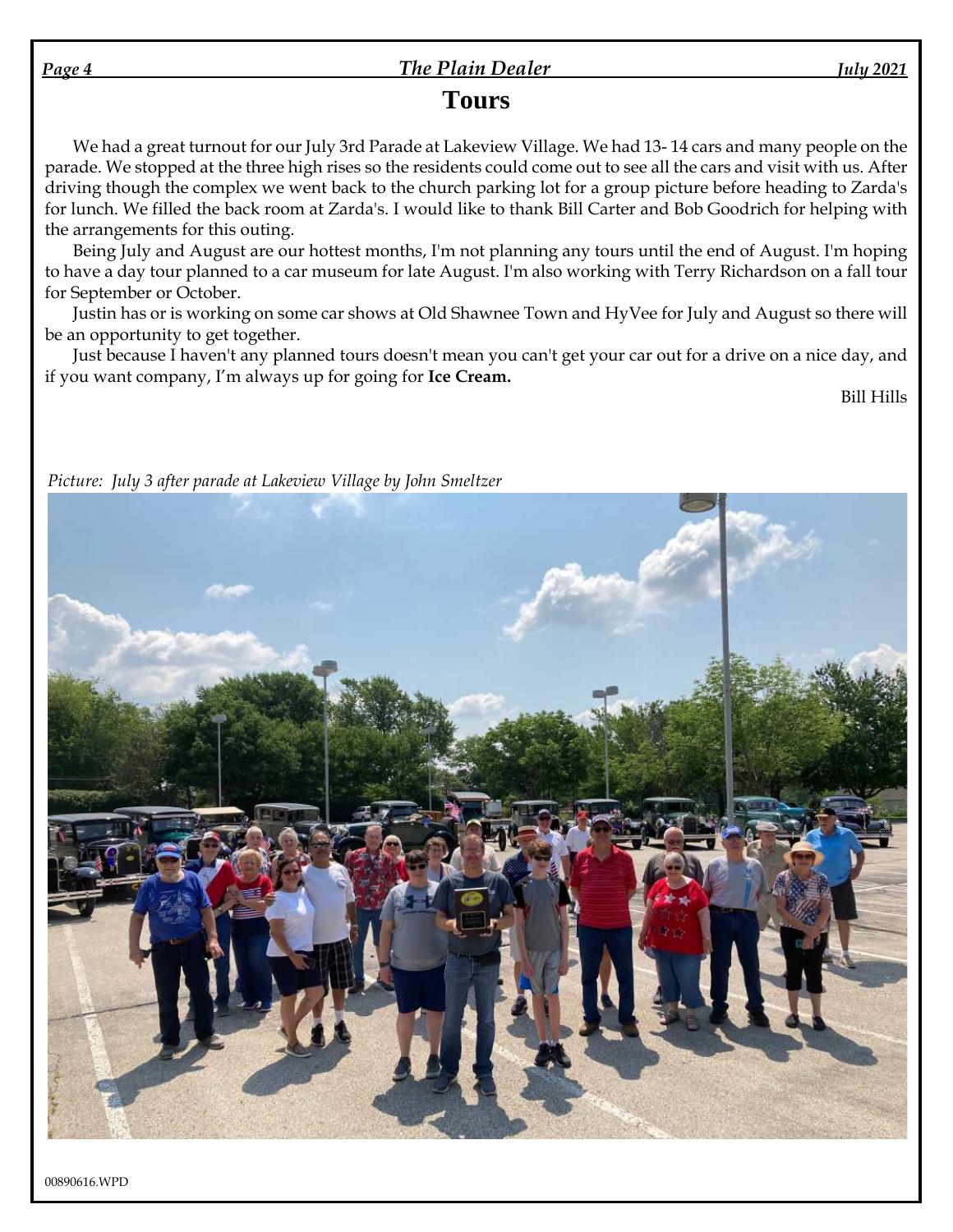| <b>July 2021</b> |  |
|------------------|--|

# *July 2021 Plain Dealer Page 5* **Plain Ol'A's Calendar 2021**

**July 26** POA Meeting- Masonic Lodge, Shawnee **July 21** Ladies' Night Out - Jumpin Catfish, 6:00; 1861 S Ridgeview Rd at 151st St., Olathe, KS July 31 Car Demo: Old Shawnee Town 1929"s Automobiles- 10:00 am-12:00 pm

**August 23** POA Meeting- Masonic Lodge, Shawnee

**September 12** Wheels & Dreams Car, Truck & Bike Show- 1:00 pm-4:00 pm

**September 27** POA Meeting- Masonic Lodge, Shawnee

**October 2** Turner Barn Car Show- Time to be determined. **October 13** History on Tap- Immigration: Through a Modern Lens- 7 PM Old Shawnee Town **October 25** POA Meeting- Masonic Lodge, Shawnee **October 30** HyVee Car Show - 10:00 am

**November 22** POA Meeting- Masonic Lodge, Shawnee **December 5** POA Christmas Party

\*\*\*\*\*\*\*\*\*\*\*\*\*\*\*\*\*\*\*\*\*\*\*\*\*\*\*\*\*\*\*\*\*\*\*\*\*\*\*\*\*\*\*\*\*\*\*\*\*\*\*\*\*\*\*\*\*\*\*\*\*\*\*\*\*\*\*\*\*\*\*\*\*\*\*\*\*\*\*\*\*\*\*\*\*\*\*\*\*\*\*\*\*\*\*\*\*\*\*\*\*\*\*\*\*\*\*\*\*\*\*\*\*\*\*\*\*\*\*\*\*\*\*\*\*\*\*\*\*\*\*\*

# **Car Shows**

| July 31      | Car Show and Car Demo: Old Shawnee Town 1929"s Automobiles 10 AM -12 noon                               |
|--------------|---------------------------------------------------------------------------------------------------------|
| August 18    | Come learn about Bessie Coleman, aka "Queen Bess," 7 PM at Shawnee Town;<br>Car Show $6:30$ PM - $8$ PM |
| August 21    | HyVee Car Show 14955 W 151st St, Olathe, KS 66062 - 10 AM - 2 PM (Contact: Bill Hills)                  |
| September 12 | Wheels & Dreams Car, Truck & Bike Show at Shawnee Town 1 - 4 PM                                         |
| September 18 | Car Show at Connect 55+ Olathe 13350 S Greenwood St. Olathe, KS 66062 (135th and Greeny                 |





| October 2  | Turner Barn Car Show - Time TBD (Contact: Bill Hills)                                                    |
|------------|----------------------------------------------------------------------------------------------------------|
| October 13 | History on Tap - Immigration: Through a Modern Lens 7 PM at Old Shawnee Town; Car Show 6:30<br>PM - 8 PM |
| October 30 | HyVee Car Show 14955 W 151st St, Olathe, KS 66062 - 10 AM - 2 PM                                         |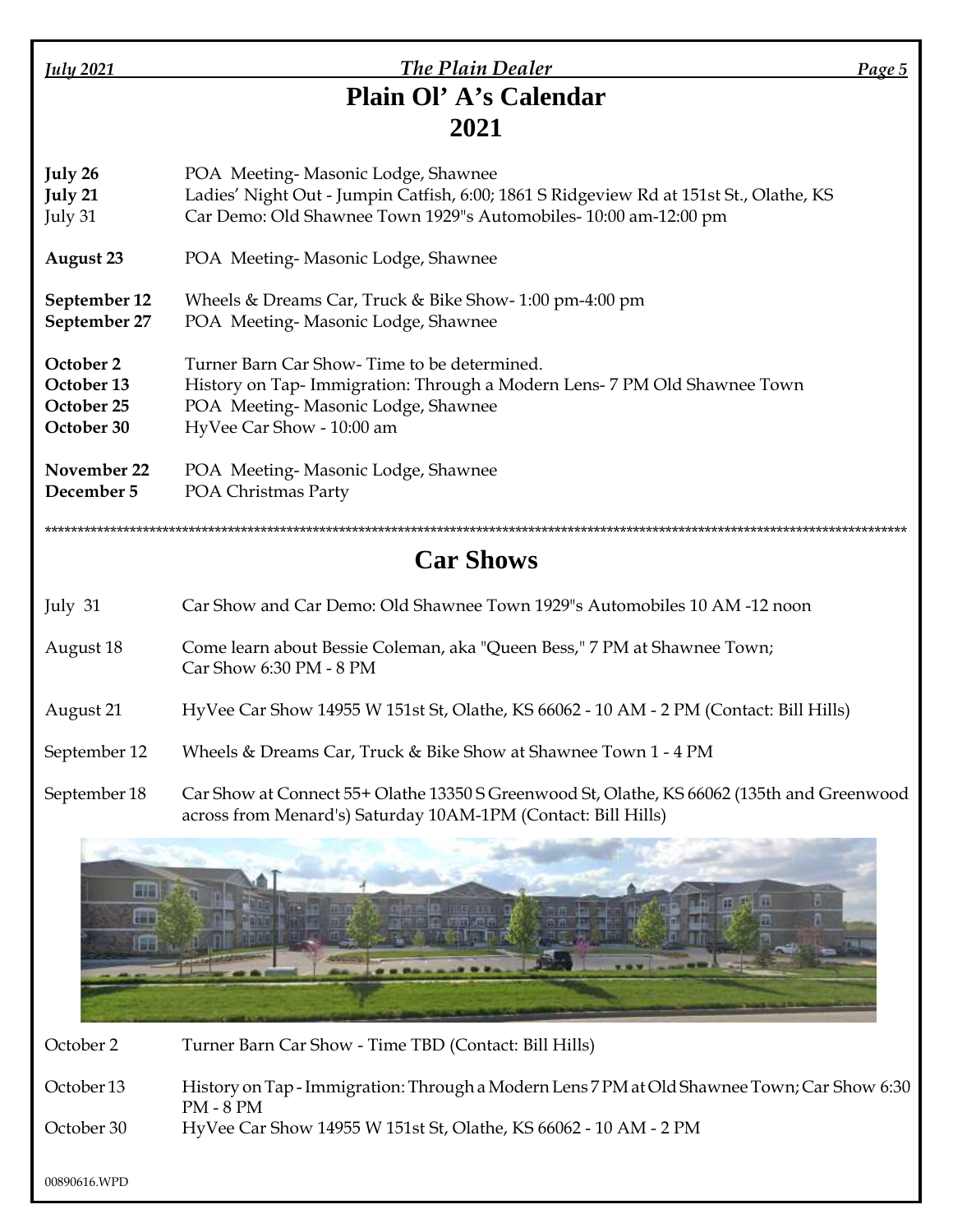#### *Page 6 The Plain Dealer July 2021*

# **2021 Plain Ol'A's Annual Christmas Banquet**

As we return to normalcy the club directors felt it appropriate to schedule the club's annual Christmas banquet and gift exchange. December is a ways off and a majority of people have been vaccinated for the virus. The proper protocol will be taken at the banquet based on directions at that time. The banquet will be at a new venue, The Embassy Suites in Olathe located at 10401 South Ridgeview Road (just south of the intersection of HWY-10 and Ridgeview Road interchange) on December 5, 2021. A banquet room has been reserved from noon to 3:00 P.M. The plated lunch buffet will be promptly served at 12:30 P.M. Entrees will be citrus crusted chicken breast, seasonal risotto and smoked maple mustard jus for \$29.00 and Scottish salmon, local grain risotto, and caper-raisin emulsion for \$33.00. They will include a 3 bar house salad consisting of spring greens, tomatoes, carrot, cucumbers, ranch and balsamic dressing and a New York cheesecake dessert with fresh whipped seasonal garish.

\*\*\*\*\*\*\*\*\*\*\*\*\*\*\*\*\*\*\*\*\*\*\*\*\*\*\*\*\*\*\*\*\*\*\*\*\*\*\*\*\*\*\*\*\*\*\*\*\*\*\*\*\*\*\*\*\*\*\*\*\*\*\*\*\*\*\*\*\*\*\*\*\*\*\*\*\*\*\*\*\*\*\*\*\*\*\*\*\*\*\*\*\*\*\*\*\*\*\*\*\*\*\*\*\*\*\*\*\*\*\*\*\*\*\*\*\*\*\*\*\*\*\*\*\*\*\*\*

Please mail your choice of entrée with a check payable to the Plain O' A's model A ford club to:

Robert Hess 12731 Cherry Kansas City, MO 64145

no later than **November 22, 2021**

A detailed notice regarding the gift exchange will follow prior to the banquet date.

–Ed Jankowski

# **Mark McCracken - June 2, 1950 - July 1, 2021 (age 71)**

Former POA member Mark McCracken passed away in Overland Park, Kansas, on July 1, 2021. Born in Columbus, Ohio to Tom & JoAnn McCracken, who predeceased him, he is survived by his sister Mickey & niece Kate. Mark will be remembered for his dry sense of humor, skill at cards (especially Euchre), & affection for animals, particularly Kate's dogs Bruce & Floyd. He had a passion for cars that began at a young age & owned a collection of classics throughout his life including a Lotus, an MG, a Model A Ford, & most recently a 1975 Triumph.

As Mark was a grateful

recipient of a kidney transplant in 2016, the family asks that you consider becoming an organ donor in his honor.

*Obituary and picture from Johnson County Funeral Chapel and Memorial Garden*

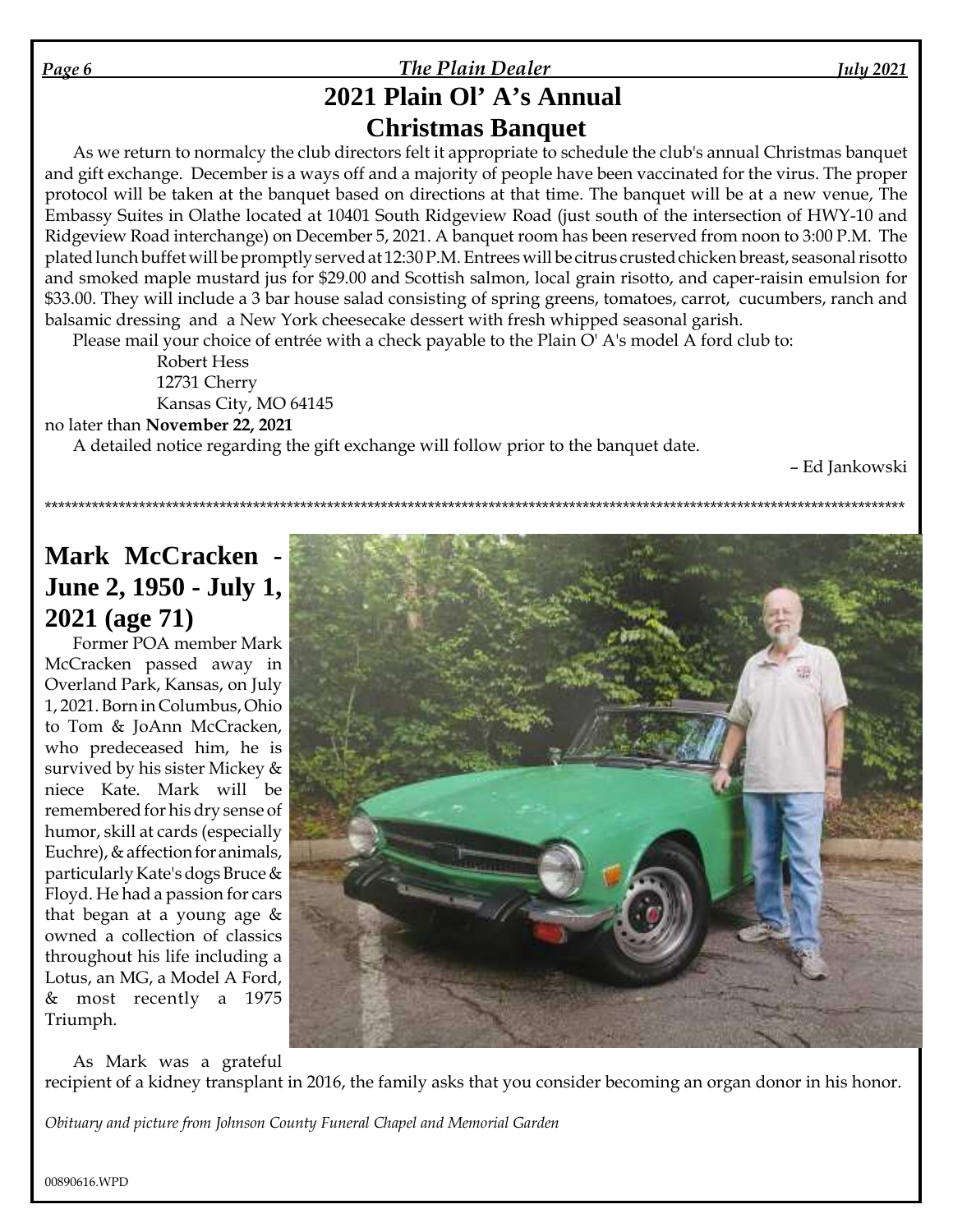### *July 2021 The Plain Dealer Page 7*

# **Dean Weller September 24, 1925 - July 2, 2021**

Dean Weller, 95, of De Soto passed away on July 2, 2021. A funeral service was held at De Soto Baptist Church, 8655 Copeland Way, De Soto, KS at 2:00 pm, Friday July 9, 2021. Visitation preceded the service at 1:00 pm. Burial at the De Soto Cemetery. Memorial contributions may be made to De Soto Baptist Church in memory of Dean Weller. Condolences may be left at www.brucefuneralhome.com.

Dean was born in Mountain View, MO to Charles and Mae (Ellis) Weller. As a teen he joined the Merchant Marines during WW II. When he came home from the war, he married Delores J. Allen in 1945. Dean built and operated a gas station in Mountain View and later moved to Oregon. The couple then moved to De Soto, KS, where Dean built the El Rancho Motel which they owned for 29 years. Dean also owned Weller Construction and built houses until he retired at age 52. He retired when he bought the old Ford building, known as "Grandpa's Garage" in De Soto where he built antique cars piece by piece, including tooling the engine parts. He enjoyed meeting with fellow car enthusiasts weekly in his shop and periodically hosted hands-on seminars there. Dean was a member of "Plain Old A's" Club as well as Heart of America Car Club in Lawrence. He was a former member of Rotary and Oddfellows.

Dean was preceded in death by his wife, Delores; his parents: Charles and Mae; siblings: Fern Tate and Guy Richard Weller, and grandchildren: Greg Haynes, Chris Elliott, and Colby King. He is survived by children: Shirley (Richard) Haynes, Wheatland, Missouri, Janet North (Larry), Spring Hill, Kansas, and Deana Chance, De Soto, KS; grandchildren: Matthew Haynes, Michael Haynes, Stacy Thomas, Kelly King, Corey King, and Cody King and sister, Alma Holden, Mountain View, MO. He will be greatly missed by his family and friends.

Ken Coleman shared this picture of "America's Sweetheart" which was built by Dean Weller and the following poem written by Dean Weller.

*I want the old time noise It's music to my ears The pounding, beating, banging That I've heard throughout the years*

*I want to hear the motors run Vibrating these old time walls And hear the happy horns again But not those darn phone calls*

*I still want to bend that metal To shape another car And be in my own heaven Where all my neat cars are*

Dean Weller



Dean donated America's Sweetheart to the Model A Ford Museum in Hickory Corners, Michigan.

There is a video about this car at https://www.youtube.com/watch?v=FOXzO8Yq130.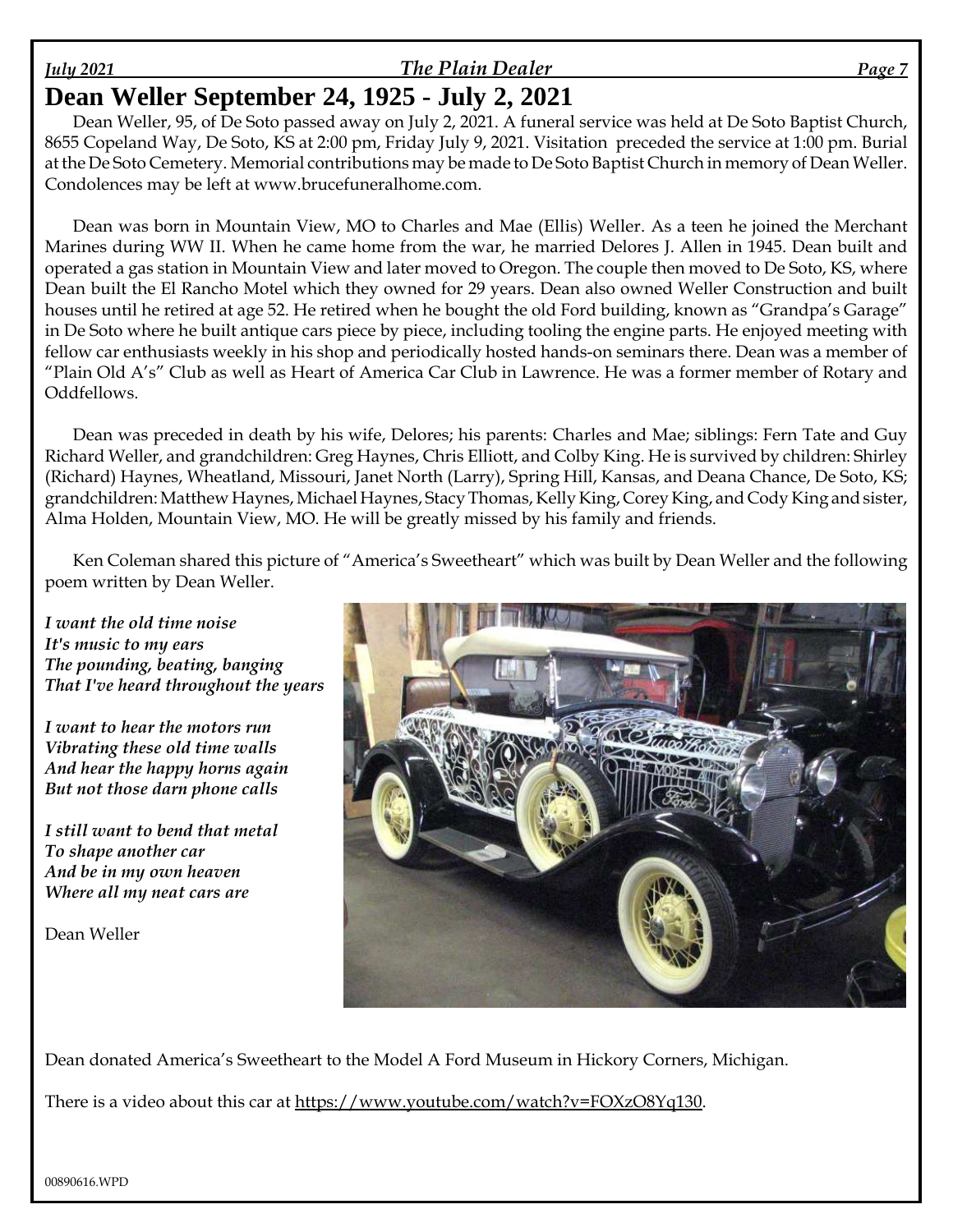#### *Page 8 The Plain Dealer July 2021*

# **Videos Available to Our Members**

Most available on VCR and some on DVD Roadside Troubleshooting Jewelry of the Model A Era How To Stop On a Dime Gennin Along Carbs & Carbos Flasher (turn signals) Timing the Ignition Tillotson Carburetors Dial D for Distributor Electrical Seminar '87 Hargrave Rebuilding Model A Differential (new)

#### **Other Model A Titles**

Kansas City (Movie) 2000 Hillclimb Weston Yokahama Model A Picacho Peak Hill Climb 2000 The New Ford Model A Ford Motor Co. 1928 1995 Great North American Race Mid American Regional Mafca Regional meet 89 Mafca Regional Meet 87 OLD Cars, Creston 35 ford, 87 reg, Atch Flyin

Other Cars 1935-36 Fords 1932 V8 Ford at the Races

See Ken Coleman 913-631-2752

There's a new video in the library: "Rebuilding Model A Differential"





#### Adding a Passenger Side View Mirror

There are several passenger side mirror options out there for us to add to our car, to see a bit better what traffic is over there. You can get a mirror that attaches to your door hinge, to your wind wing, etc.









But after you install it, you will discover that you really can't see much in it. It is almost useless, especiallywher trying to help you change lanes.

Here's my little Tech Tip: Add a small "bubble mirror" to the face of that flat mirror, using a couple of strips of two-sided tape. Hunt around for a bubble mirror that closely matches the diameter of your flat mirror. Look for them in auto parts stores, general merchandise stores, truck stops.

Now you will really be able to see what is on that side of the car or truck!

Enjoy the drive, and Have a Model A Day! Jim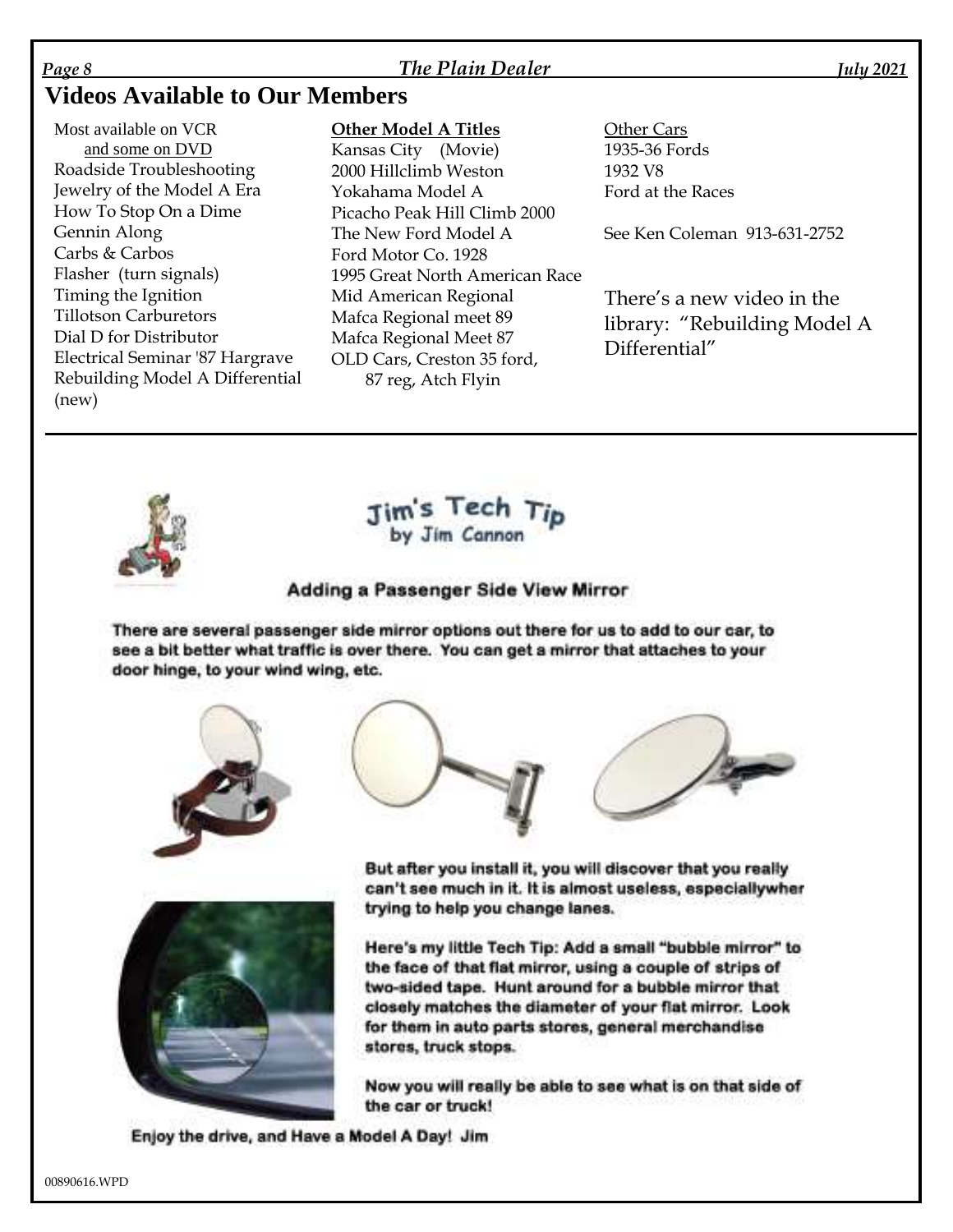#### The Plain Dealer

#### *<u>July</u>* 2021

#### **Bulletin Board**

Place notices and advertise items for sale. No charge for members and other individuals selling their own items. The Club has voted to include ads from other local Model A Clubs. \*\*\*Items will run in three issues, unless renewed or canceled. Date of first insertion is in parenthesis.\*\*\*

Commercial Business ads are: business card size - \$25.00 per year; quarter page size - \$35.00 per year; and half page size - \$50.00 per year. Fees for commercial ads includes a free subscription to the Club's monthly newsletter, The Plain Dealer. For information, contact Jim Bernard, Jr. at 816-410-4610. 

#### **Wanted:**

From Deborah Smeltzer:

Looking for an original 1930 Model A title for my father, Dick Knapp. He spent time during the COVID lockdown building a Model A Speedster and the car is almost ready for the road. He would like to title the car as a Model A and is looking for an original 1930 Model A title. Any model will do and will pay a reasonable price. You too can say you had a hand in this project! Please contact him directly if you have any ideas on where to find an original title: Dick Knapp, 479.586.0070 (cell) or LTCKnapp@gmail.com (7/21)



1445 S. US Hwy 68, Urbana, OH 43078

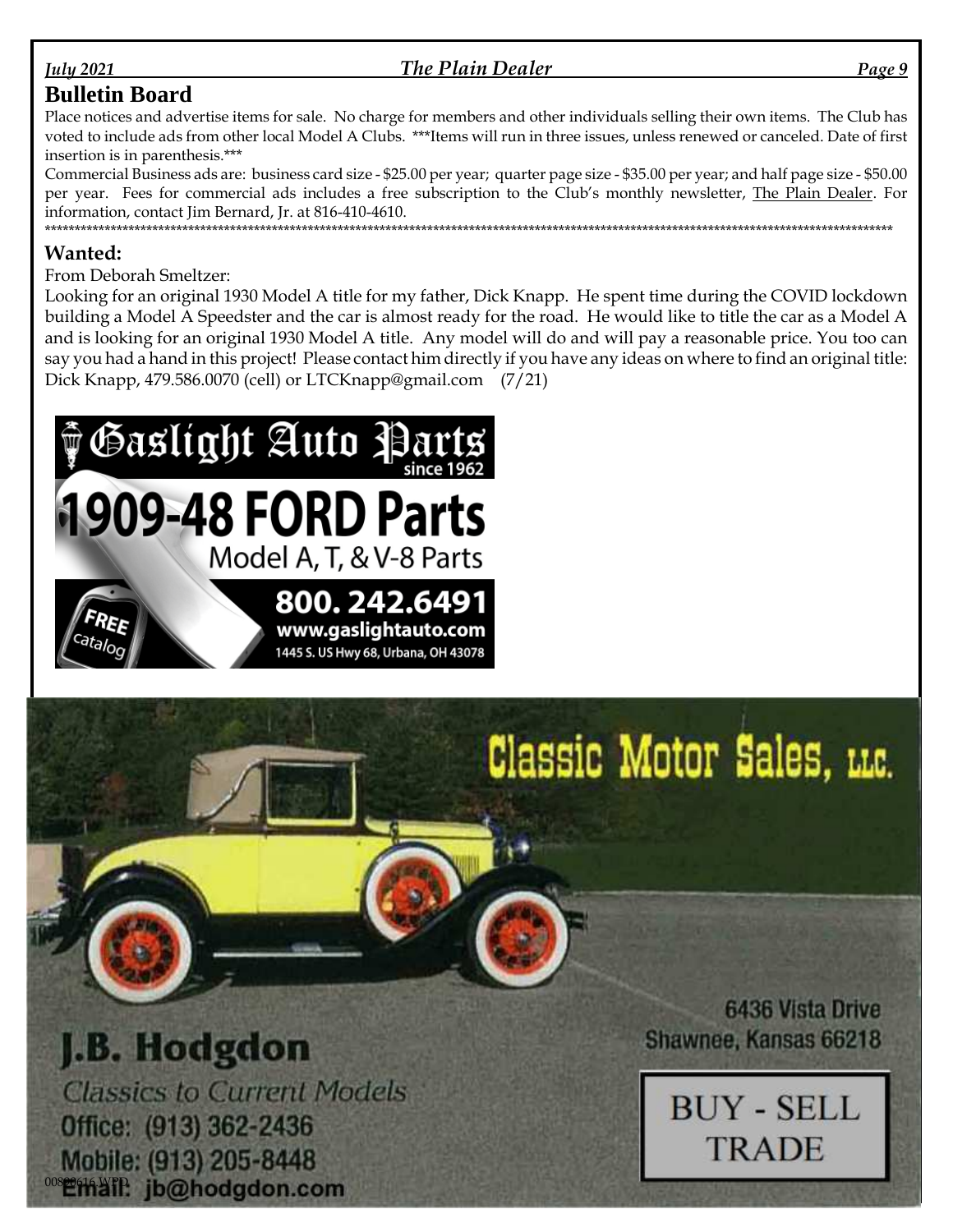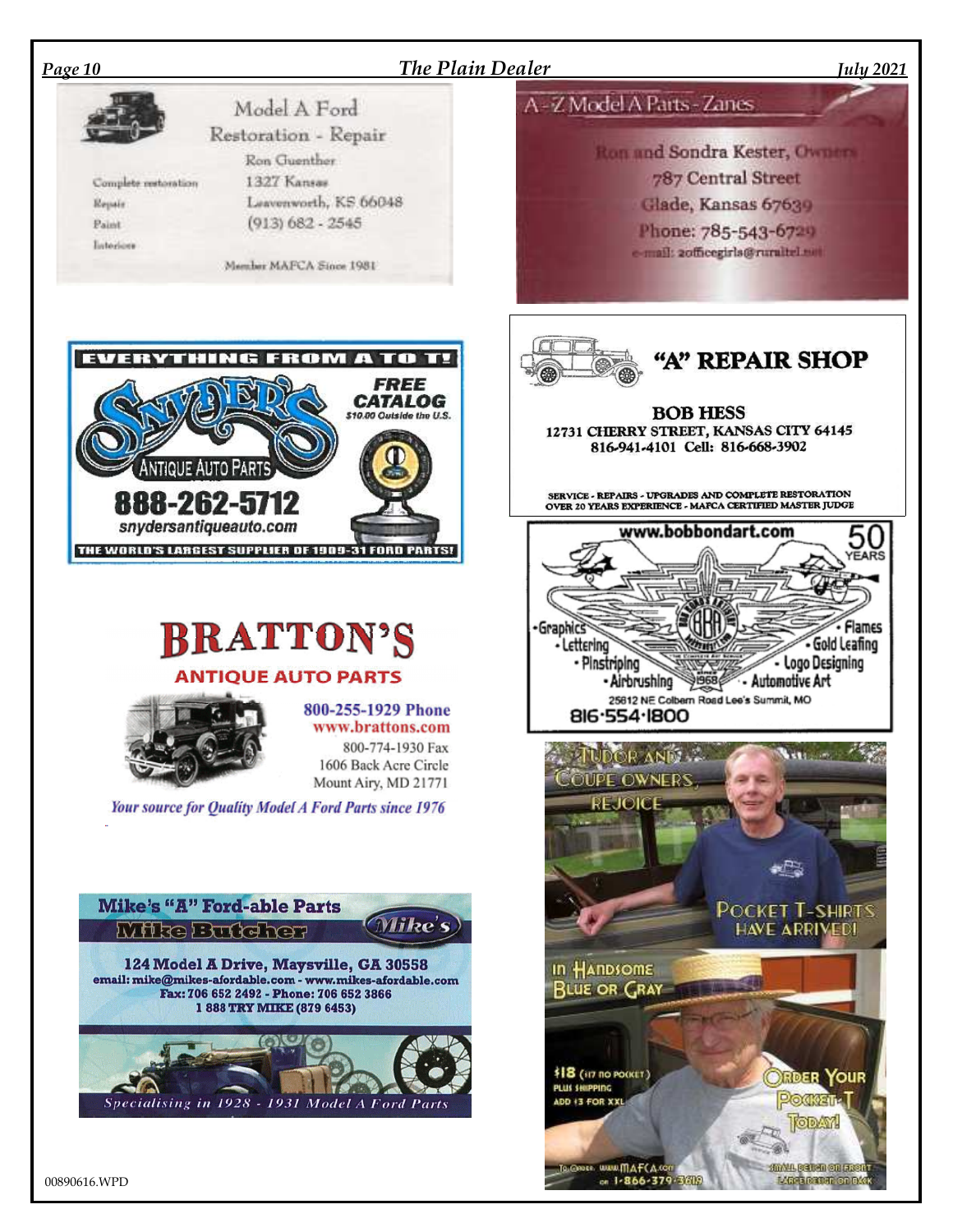| <i><u><b>July 2021</b></u></i> |                                                                                                                                                                                                                                      | The Plain Dealer                                                                                                                                                                                                                     | <b>Page 11</b> |
|--------------------------------|--------------------------------------------------------------------------------------------------------------------------------------------------------------------------------------------------------------------------------------|--------------------------------------------------------------------------------------------------------------------------------------------------------------------------------------------------------------------------------------|----------------|
|                                |                                                                                                                                                                                                                                      |                                                                                                                                                                                                                                      |                |
|                                |                                                                                                                                                                                                                                      | <b>Join The Model A Ford Club of America</b>                                                                                                                                                                                         |                |
|                                | <b>New Membership</b>                                                                                                                                                                                                                | $\sim$ Membership Benefits $\sim$                                                                                                                                                                                                    |                |
|                                |                                                                                                                                                                                                                                      | The Restorer magazine • Technical Support • Local<br>Chapters • National Meets • Era Fashion Guidelines                                                                                                                              |                |
|                                | Spouse's Name and the state of the state of the state of the state of the state of the state of the state of the state of the state of the state of the state of the state of the state of the state of the state of the state       | • "How To Restore" Series • Judging Standards and                                                                                                                                                                                    |                |
|                                | Address and the contract of the contract of the contract of the contract of the contract of the contract of the contract of the contract of the contract of the contract of the contract of the contract of the contract of th       | <b>Restoration Guidelines</b>                                                                                                                                                                                                        |                |
|                                | City <u>the contract of the contract of the contract of the contract of the contract of the contract of the contract of the contract of the contract of the contract of the contract of the contract of the contract of the cont</u> | Dues per year are                                                                                                                                                                                                                    |                |
|                                | State <u>Zip Zip</u>                                                                                                                                                                                                                 | U.S. Membership - \$50<br>Canada/Mexico Membership - \$60                                                                                                                                                                            |                |
|                                | Country Telephone<br>Permission to publish my telephone number in future Membership Rosters? Yes: No: No:                                                                                                                            | International Membership - \$70                                                                                                                                                                                                      |                |
|                                | <b>Gift Membership</b>                                                                                                                                                                                                               | Make checks or money orders payable to<br><b>MAFCA</b>                                                                                                                                                                               |                |
|                                | Name and the state of the state of the state of the state of the state of the state of the state of the state of the state of the state of the state of the state of the state of the state of the state of the state of the s       | U.S. Funds Only                                                                                                                                                                                                                      |                |
|                                |                                                                                                                                                                                                                                      | For Credit Card Orders ~<br>Visa / MasterCard (circle one)                                                                                                                                                                           |                |
|                                | Spouse's Name and the state of the state of the state of the state of the state of the state of the state of the state of the state of the state of the state of the state of the state of the state of the state of the state       |                                                                                                                                                                                                                                      |                |
|                                |                                                                                                                                                                                                                                      | Exp. Date: <u>contract and contract and contract and contract and contract and contract and contract and contract and contract and contract and contract and contract and contract and contract and contract and contract and co</u> |                |
|                                | State Zip                                                                                                                                                                                                                            | Signature: experience and a series of the state of the state of the state of the state of the state of the state of the state of the state of the state of the state of the state of the state of the state of the state of th       |                |
|                                | Country Telephone Telephone                                                                                                                                                                                                          | Membership Only _____ Membership + Initiation Package                                                                                                                                                                                |                |
|                                | Permission to publish my telephone number in future Membership Rosters? Yes: ______ No: ______                                                                                                                                       | <b>Optional Initiation Package</b><br><b>EL A FORD CLE</b><br><b>For New Members Only</b>                                                                                                                                            |                |
|                                | Return this form and payment to:                                                                                                                                                                                                     | 1 - Back issue of The Restorer<br>1 - MAFCA Lapel Pin<br>1 - MAFCA Decal                                                                                                                                                             |                |
|                                | <b>MAFCA</b><br>250 South Cypress Street . La Habra, CA 90631-5515                                                                                                                                                                   | 1 - Name Badge<br>Only \$10 extra                                                                                                                                                                                                    |                |
|                                | <b>Source: MAFCA Website</b>                                                                                                                                                                                                         |                                                                                                                                                                                                                                      |                |
|                                | Revised November 1, 2017                                                                                                                                                                                                             |                                                                                                                                                                                                                                      |                |
|                                |                                                                                                                                                                                                                                      | NEW AND RENEWAL MEMBERSHIP APPLICATION                                                                                                                                                                                               |                |
|                                |                                                                                                                                                                                                                                      |                                                                                                                                                                                                                                      |                |
|                                |                                                                                                                                                                                                                                      |                                                                                                                                                                                                                                      |                |
|                                |                                                                                                                                                                                                                                      |                                                                                                                                                                                                                                      |                |
|                                |                                                                                                                                                                                                                                      |                                                                                                                                                                                                                                      |                |
|                                |                                                                                                                                                                                                                                      |                                                                                                                                                                                                                                      |                |
|                                |                                                                                                                                                                                                                                      |                                                                                                                                                                                                                                      |                |
|                                |                                                                                                                                                                                                                                      |                                                                                                                                                                                                                                      |                |
|                                |                                                                                                                                                                                                                                      |                                                                                                                                                                                                                                      |                |
|                                |                                                                                                                                                                                                                                      | Are you interested in Touring? _______ Seminars? __________ Need Help with your Model A? _________________                                                                                                                           |                |
|                                |                                                                                                                                                                                                                                      | Are you a member of MAFCA? ______ MARC? ___________ How long have you owned a Model A? ________                                                                                                                                      |                |
|                                |                                                                                                                                                                                                                                      | New Member (dues are \$13.00 plus \$1.00 for each month remaining in the year)                                                                                                                                                       |                |
|                                | <b>EXAMPLE 21</b> Renewal (dues are \$25.00 per year and <u>DUE BY DECEMBER 31</u> )                                                                                                                                                 |                                                                                                                                                                                                                                      |                |
|                                | Would you be willing to serve refreshments at a membership meeting?                                                                                                                                                                  |                                                                                                                                                                                                                                      |                |
|                                |                                                                                                                                                                                                                                      | Please send this application and your check payable to Plain Ol' A's to:                                                                                                                                                             |                |
|                                |                                                                                                                                                                                                                                      | <b>Bob Hess, Treasurer</b>                                                                                                                                                                                                           |                |
|                                |                                                                                                                                                                                                                                      | 12731 Cherry Street                                                                                                                                                                                                                  |                |
|                                |                                                                                                                                                                                                                                      | Kansas City, MO 64145                                                                                                                                                                                                                |                |
|                                |                                                                                                                                                                                                                                      | The Club newsletter, The Plain Dealer, is sent once a month via email                                                                                                                                                                |                |
|                                |                                                                                                                                                                                                                                      | Please be sure to include your email address.                                                                                                                                                                                        |                |
| 00890616.WPD                   |                                                                                                                                                                                                                                      |                                                                                                                                                                                                                                      |                |
|                                |                                                                                                                                                                                                                                      |                                                                                                                                                                                                                                      |                |